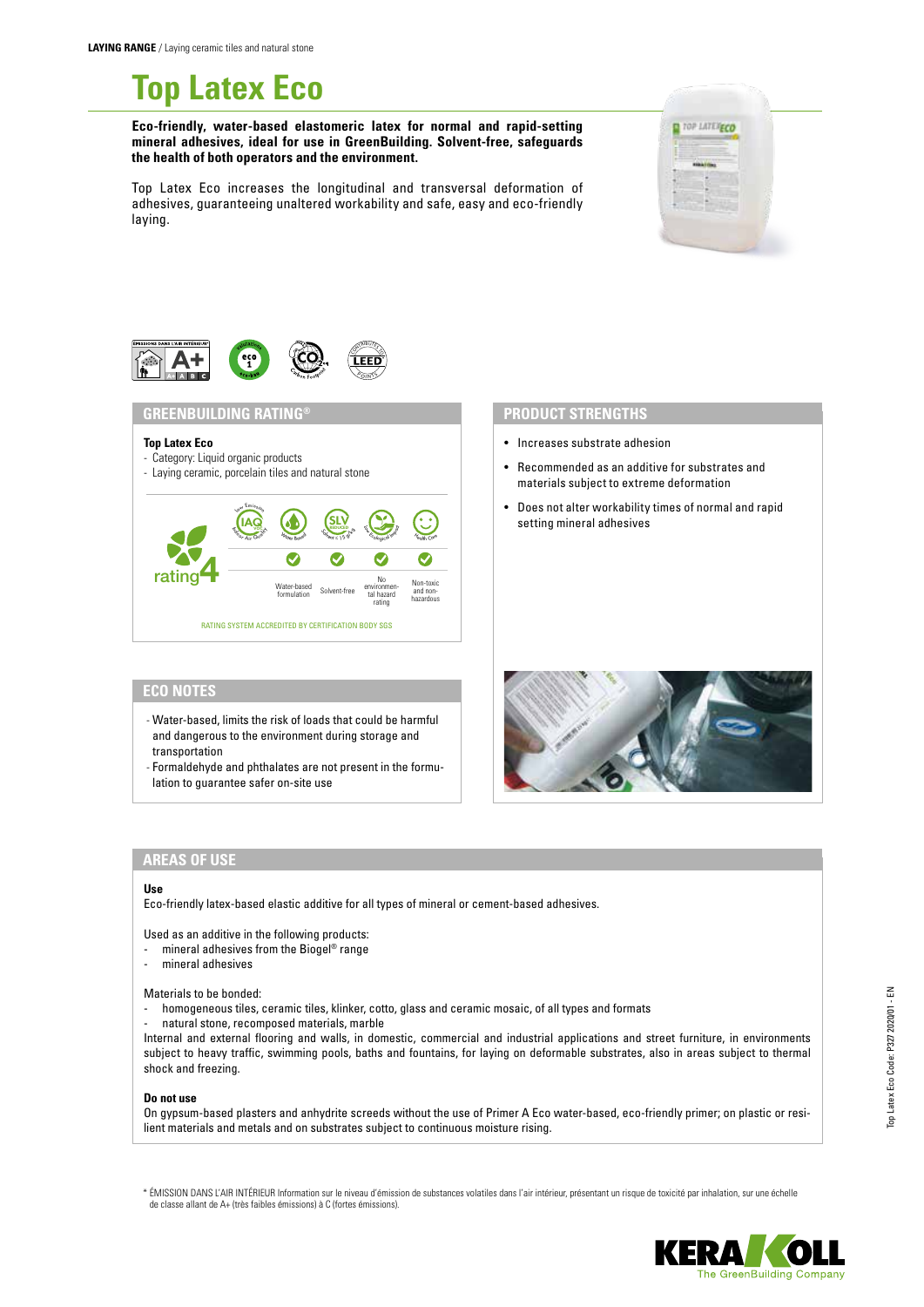# **INSTRUCTIONS FOR USE**

## **Preparation of substrates**

Substrates must be absorbent, free from dust, oil and grease, free from any rising damp, with no loose, flaky material. The substrate must be stable, without cracks and have already completed the curing period of hygrometric shrinkage. Uneven areas must be corrected with suitable smoothing and finishing products.

### **Preparation**

Use Top Latex Eco as partial or full replacement of mixing water. After having mixed the powder with the indicated quantity of Top Latex Eco it is necessary to adjust the consistency of the mixture by adding water according to the type of application required, until a smooth, lump-free paste is obtained.

### **Application**

The cement-based adhesive, mixed with Top Latex Eco can be applied with a suitable toothed spreader, to be chosen according to the size and type of the tile. Using the smooth part of the spreader, apply an initial fine layer to adjust absorption of the substrate with such a quantity of product as will allow for laying of the covering material within the open time. In environments subjected to heavy traffic, with materials to be smoothed on-site and in external applications use the double-spread technique to ensure 100% wettability of tile backs. Top Latex Eco does not alter workability and hardening times of the adhesive. In warm, dry or windy climates check open times, which may be reduced.

### **Cleaning**

Residual traces of Top Latex Eco can be removed from tools with water before the product has hardened.

# **SPECIAL NOTES**

Mixing-ratio percentages used during addition of the water-based, eco-friendly elastic agent Top Latex Eco to eco-friendly mineral adhesives by Kerakoll may vary according to different factors such as the format of the tiles or marble slabs, the actual use of the covering materials, the type of substrate, subsequent hygrometric shrinkage and the thermal expansion coefficient.

## **ABSTRACT**

*The addition of normal and rapid-setting mineral adhesives for laying of ceramic tiles, vitrified tiles and marble for increased flexibility and adhesion will be carried out with an eco-friendly, water-based elastic agent, GreenBuilding Rating® 4, such as Top Latex Eco by Kerakoll Spa. Create elastic, fractionizing joints and lay covering materials with joints appropriate for the format of the tiles used.*

| TECHNICAL DATA COMPLIANT WITH KERAKOLI QUALITY STANDARD |                                                                                                                                                                                    |                   |
|---------------------------------------------------------|------------------------------------------------------------------------------------------------------------------------------------------------------------------------------------|-------------------|
| Appearance                                              | white liquid                                                                                                                                                                       |                   |
| Specific weight                                         | $\approx$ 1.01 kg/dm <sup>3</sup>                                                                                                                                                  |                   |
| Shelf life                                              | $\approx$ 12 months in the original packaging                                                                                                                                      |                   |
| Warning                                                 | protect from frost, avoid direct exposure to sunlight and sources of heat                                                                                                          |                   |
| Pack                                                    | 25 - 8 kg cans                                                                                                                                                                     |                   |
| Mixing ratio:                                           |                                                                                                                                                                                    |                   |
| - adhesives Class C1                                    | as a replacement for mixing water                                                                                                                                                  |                   |
| - adhesives Class C2                                    | 2 parts Top Latex Eco: 1 part water                                                                                                                                                |                   |
| - adhesives Class C2 S1                                 | 1 part Top Latex Eco: 2 parts water                                                                                                                                                |                   |
| Viscosity                                               | $\approx$ 33 mPa $\cdot$ s, rotor 1 RPM 100                                                                                                                                        | Brookfield method |
| рH                                                      | ≈ 7.06                                                                                                                                                                             |                   |
| Temperature range for application                       | from +5 $\degree$ C to +35 $\degree$ C                                                                                                                                             |                   |
| Coverage                                                | see dosages characteristics of adhesive                                                                                                                                            |                   |
| substrate and of the materials laid.                    | Values taken at +23 °C, 50% R.H. and no ventilation. Data may vary depending on specific conditions at the building site, i.e.temperature, ventilation and absorbency level of the |                   |